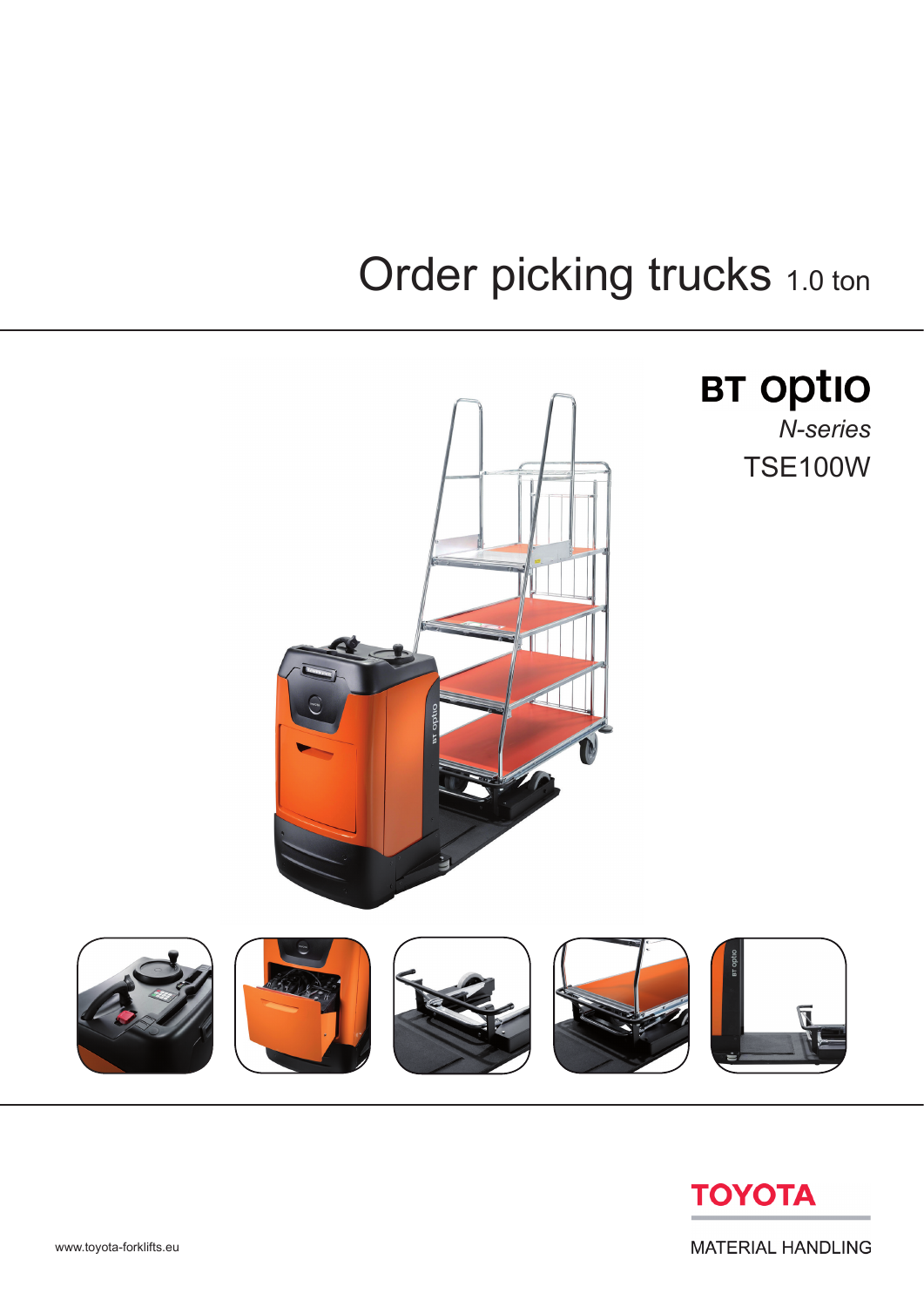## **Order Picking Truck**

| <b>Specifications</b> |       |                                                        |                                               |               |                     |                                   | TSE100W - 709 TSE100W - 710 TSE100W - 713 |
|-----------------------|-------|--------------------------------------------------------|-----------------------------------------------|---------------|---------------------|-----------------------------------|-------------------------------------------|
|                       | 1.1   | Manufacturer                                           |                                               |               | Toyota              | Toyota                            | Toyota                                    |
|                       | 1.2   | Model                                                  |                                               |               | TSE100W - 709       | TSE100W - 710                     | TSE100W - 713                             |
| <b>Identification</b> | 1.3   | Drive                                                  |                                               |               | Electric            | Electric                          | Electric                                  |
|                       | 1.4   | Operator type                                          |                                               |               | Stand on            | Stand on                          | Stand on                                  |
|                       | 1.5   | Load capacity/rated load                               | Q                                             | kg            | 1000                | 1000                              | 1000                                      |
|                       | 1.9   | Wheelbase                                              | y                                             | mm            | 1165                | 1165                              | 1165                                      |
| Weight                | 2.1   | Service weight including battery                       |                                               | kg            | $260$ <sup>1)</sup> | 280 1)                            | 300 <sup>1</sup>                          |
|                       | 2.2   | Axle load, with load, drive/castor/fork wheel          |                                               | kg            | 156/34/610          | 168/36/629                        | 180/47/81                                 |
|                       | 2.3   | Axle load, without load, drive/castor/fork wheel       |                                               | kg            | 156/34/70           | 168/36/89                         | 180/47/81                                 |
|                       | 3.1   | Drive/castor/fork wheel                                |                                               |               |                     | Polyurethane/Polyurethane/Elastic |                                           |
| Wheels                | 3.2   | Wheel size, front                                      |                                               | mm            | 250 x 80            | 250 x 80                          | 250 x 80                                  |
|                       | 3.3   | Wheel size, rear                                       |                                               | mm            | 200 x 50            | 200 x 50                          | 200 x 50                                  |
|                       | 4.2.1 | Overall height                                         | $h_{15}$                                      | mm            | 1091                | 1091                              | 1091                                      |
|                       | 4.8   | Stand height                                           | h <sub>7</sub>                                | mm            | 70                  | 70                                | 70                                        |
|                       | 4.12  | Coupling height                                        | $h_{10}$                                      | mm            | 93                  | 93                                | 83                                        |
| <b>Dimensions</b>     | 4.19  | Overall length                                         | $I_{1}$                                       | mm            | 1583                | 1583                              | 1475                                      |
|                       | 4.21  | Overall width                                          | $b_1/b_2$                                     | mm            | 747/730             | 970/945                           | 1329/1292                                 |
|                       | 4.32  | Ground clearance, centre of wheelbase                  | m <sub>2</sub>                                | mm            | 33                  | 33                                | 33                                        |
|                       | 4.35  | Turning radius                                         | $\mathsf{W}_{\scriptscriptstyle{\mathsf{a}}}$ | mm            | 1440                | 1440                              | 1320                                      |
|                       | 4.44  | Clear width driver compartment entrance                | $\mathsf{I}_{24}$                             | mm            | 426                 | 426                               | 418                                       |
|                       |       | Load carriers, width                                   |                                               | mm            | 600                 | 800                               | 1000, 1200                                |
| Performance data      | 5.1   | Travel speed, with/without load                        |                                               | km/h          | 9,0/12,0            | 9,0/12,0                          | 9,0/12,0                                  |
|                       | 5.7   | Gradeability, with/without load                        |                                               | $\frac{0}{0}$ | 10/15               | 10/15                             | 10/15                                     |
|                       | 5.8   | Max. gradeability, with/without load <sup>2)</sup>     |                                               | $\frac{0}{0}$ | 10/15               | 10/15                             | 10/15                                     |
|                       | 5.9   | Acceleration time, with/without load (0-10m)           |                                               | S             | 5,7/4,7             | 5,7/4,7                           | 5,7/4,7                                   |
|                       | 5.10  | Service brake                                          |                                               |               |                     | Electromagnetic                   |                                           |
|                       | 6.1   | Drive motor rating S2 60 min                           |                                               | kW            | 1,0                 | 1,0                               | 1,0                                       |
| Electric motor        | 6.4   | Battery voltage/nominal capacity K <sub>E</sub>        |                                               | V/Ah          | 24/76, 105          | 24/76, 105                        | 24/76, 105                                |
|                       | 6.5   | Battery weight                                         |                                               | kg            | 58/75               | 58/75                             | 58/75                                     |
|                       | 6.6   | Energy consumption acc. to VDI cycle 3)                |                                               | kWh/h         |                     |                                   |                                           |
| <b>Others</b>         | 8.1   | Type of drive control                                  |                                               |               | Variable AC         | Variable AC                       | Variable AC                               |
|                       | 8.4   | Sound level at the driver's ear according to EN 12 053 |                                               | dB(A)         | <70                 | <70                               | <70                                       |

1) With 105 Ah battery.

2) Measured according to company standard.

3) Contact your supplier for information.

All data are based on table configuration. Other configurations may give other values.

Truck performance and dimensions are nominal and subject to tolerances.

Toyota Material Handling Manufacturing Sweden AB products and specifications are subject to change without notice.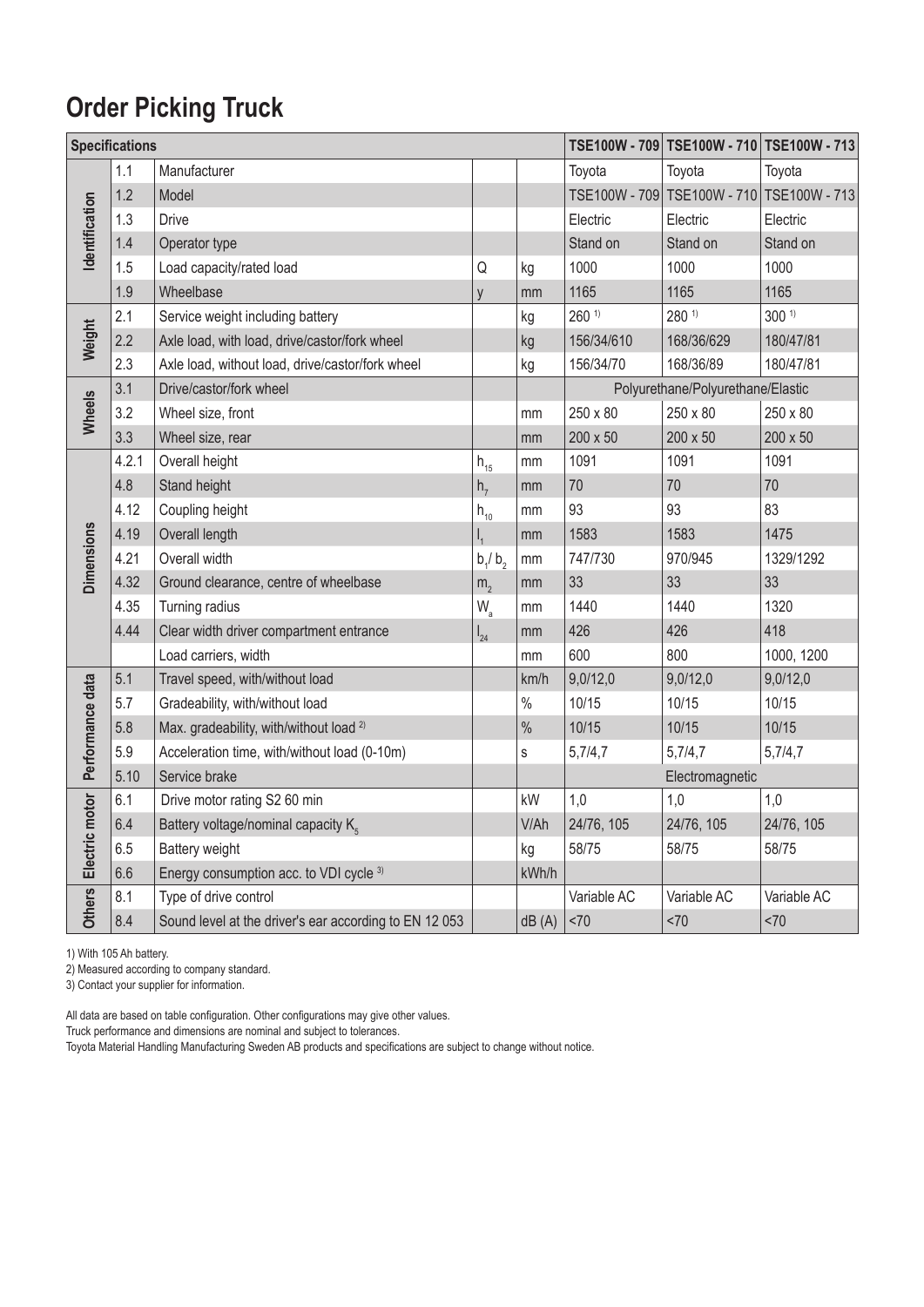## **Dimensional drawings**